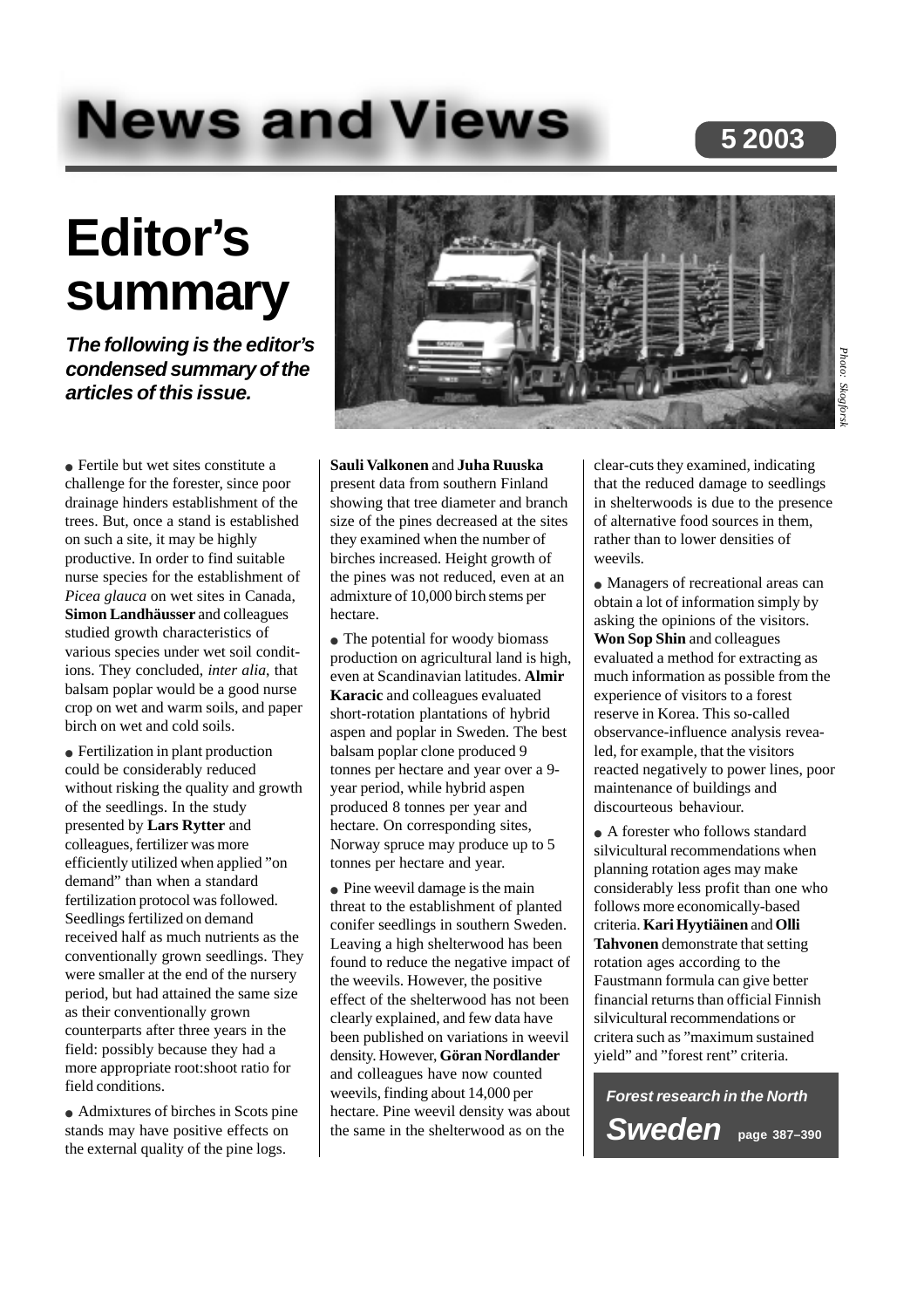## Larch not as durable as believed

The value of larch wood for constructions where strength and durability are important has long been debated. Larch has been suggested as an environmentally friendly alternative to chemically treated wood. Research on the utilization of larch has been pursued for a long time in the Nordic countries, but not in a coordinated fashion, and results are difficult to compare.

An effort to combine various results has now been made in an SNSsponsored project. Christian Lyck and Andreas Bergstedt compiled a literature survey on the use and availability of larch wood, Erkki Verkasalo and Hannu Viitanen compiled one on

Siberian larch as raw material, and finally, Nasko Terziev and Galia Zamaraskaia compiled a review of Soviet and Russian literature on larch timber.

Some of the main conclusions were:

- Spiral grain, internal stress and drying deformations (twist) are common flaws in larch wood.
- Drying larch wood is slower, and more problematic, than drying spruce wood.
- The heartwood proportion is much higher in larch than in Scots pine and Douglas fir.
- Testimonies of extreme durability of larch wood are not supported by

## **SNS Nordic Forest Regeneration Seminar** More integration needed **Nordic countries**

To counter increasing costs, and various other factors affecting the whole of northern Europe, more intensive research into regeneration is required. Cost-effective methods of establishment, mechanisation and more efficient management of the regenerations were some of the topics discussed at a workshop in Suonenjoki in June 2003. This meeting–the first formal activity of the SNS Nordic Network on Forest Regeneration–

brought together 50 participants from the Nordic and Baltic countries. Over 20 papers were presented.

"The discussions highlighted a need for more integrated research in forest regeneration", says Professor Taneli Kolström, chairman of the network.

*For information and requests for printed proceedings, contact professor Taneli Kolström, e-mail taneli.kolstrom@joensuu.fi*

*Mechanization of point-cleaning, as demonstrated in the field-seminar by UPM-Kymmene Forest is one of a number of new ideas for the management of young stands. Photo: Taneli Kolström.*



comparative laboratory tests. Heartwood of larch and Scots pine have almost equal durability. Heartwood of larch can replace chemically treated sapwood to some extent, but should not be used in contact with soil.

*Source: Larch wood, a literature review for the Nordic Forest Research Cooperation Committee (SNS), project no. SNS 80, March 2003. The report can be ordered from SNS: og@forskningsradet.no*



### **Decreased planting in Nordic countries**

*the Nordic countries* was the title of a presentation by Professor Göran Örlander to the SNS Nordic Network on Forest Regeneration workshop. Some conclusions were:

- The area of final felling has been relatively constant since 1980 in Finland and Sweden, but has decreased in Norway during the last decade.
- Planting is by far the most commonly used method for artificial regeneration, although seeding is relatively common in Finland.
- Planting has decreased in all countries, but especially in Sweden, since the late 1980s, and in Norway during the last few years.
- Over time, natural regeneration has increased, especially in Sweden and Norway. However, it has decreased during the last few years in Sweden.
- Scarification is practiced on a majority of regeneration areas in Finland and Sweden, but is not common in Norway. Disc trenching is the most common method, followed by patch scarification and mounding.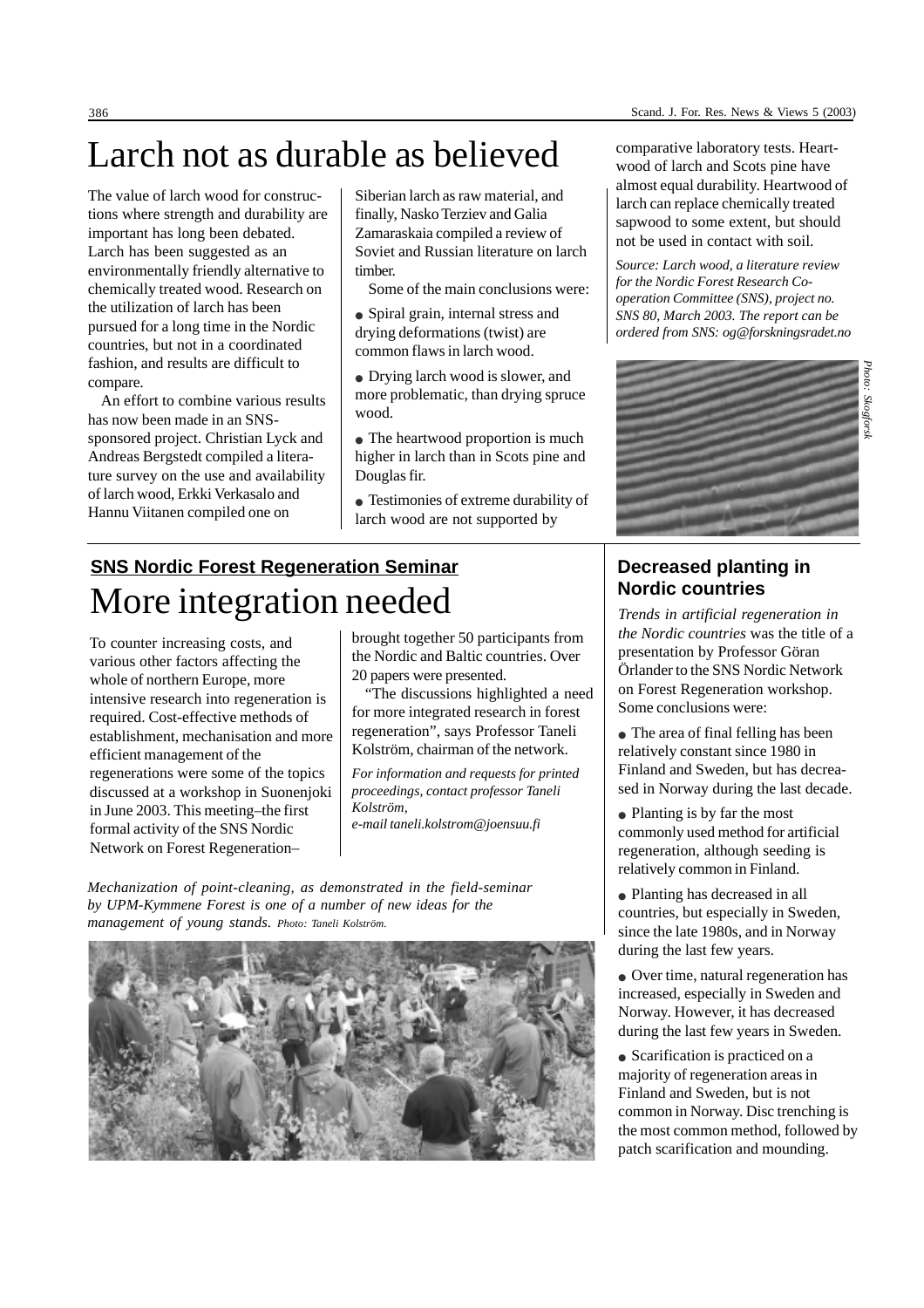

## **Swedish forest research in brief**

In the last three issues, we have portrayed the forestry sectors of Iceland, Norway and Finland. Sweden is the focus of this issue's *Forest research in the north*.

Forests and forestry play a more important role in Sweden than in any other European country except Finland. The forest industry and forestry account for more than 4% of Sweden's GDP and 15% of Sweden's total exports. The country is the fourth biggest paper and pulp exporter in the world and the second biggest exporter of sawn softwood timber.

Forestry research is dominated by the Swedish University of Agricultural Sciences (SLU), with Skogforsk (the Forestry Research Institute of Sweden) as the second largest contributor. However, several other regional universities and institutes conduct research relevant to the forests, e.g. in the environmental field. Research related to industrial aspects is dominated by the Swedish Pulp and Paper Research Institute (STFI) and the Swedish Institute for Wood Technology Research (Trätek), but other participant are also involved.

#### **Swedish forests in figures**

- Total land area: 41 million hectares
- Productive forest land: 22.6 million hectares
- $\bullet$  Annual increment: 100 million  $m<sup>3</sup>$
- $\bullet$  Annual harvest: 75 million  $m<sup>3</sup>$
- $\bullet$  Growing stock: 3 billion m<sup>3</sup>



#### **Ownership**

- Private individuals: 52%
- Private forest companies: 24%
- The state (including the state-owned company Sveaskog): 17%
- Other public bodies: 7%

#### **Forest industry**

 $\bullet$  Sawnwood production: 17 million m<sup>3</sup> Number of sawmills (>10,000 m<sup>3</sup>/yr): 165 Pulp production: 11 million tonnes Number of pulp mills: 45 Paper production: 11 million tonnes

Sources: www.svo.se www.skogsindustrierna.org

*Long-term field experiments form one of the cornerstones of Swedish forest research. The picture shows the first systematically laid-out plot: Lycksele no. 1.*

*Photo: Henrik Hesselman 1902. Copyright: SLU, Forestry Library.*

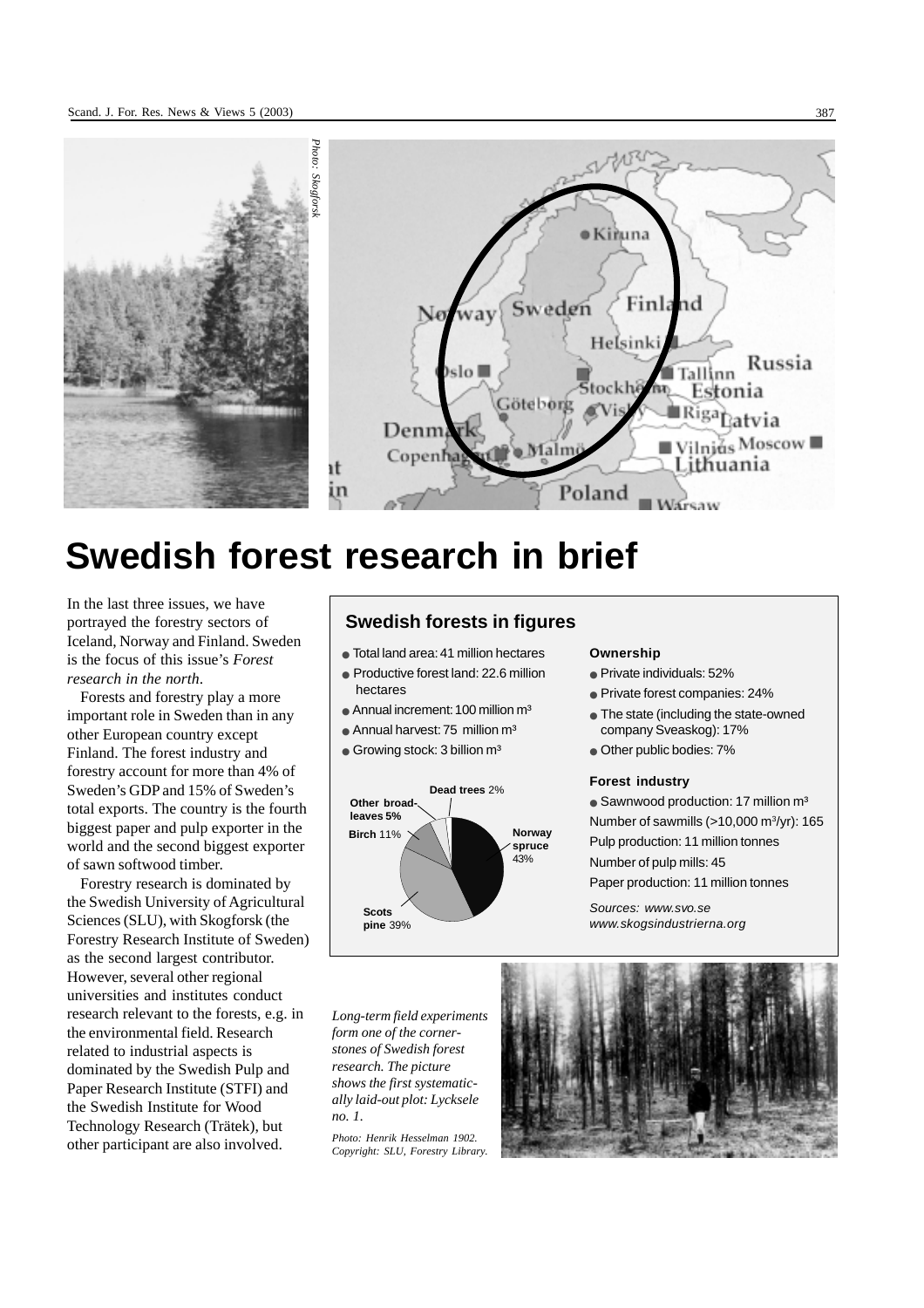## Faculty of Forestry at SLU

The main actor on the forestry research stage is the Swedish University of Agricultural Sciences (SLU). The Faculty of Forestry is one of the major institutions of its kind in Europe. The main units are located in Umeå, Uppsala and Alnarp. Eight research parks provide sites for field experiments.

Each year, about 80 students start the Master's degree program in forestry, and 45 forest engineers are trained in Skinnskatteberg. About

#### **The faculty of today\***

- 800 employees (280 with PhD-degree)
- 22 departments
- Total expenditure: SEK500
	- Research: 60%
	- Postgraduate education: 15%
	- Undergraduate education: 10%
	- Monitoring & assesment: 15%
- Governmental grants: 50%
- External funding: 50%
- \* before re-organisation

#### **Examples of ongoing activities at SLU**

#### **RIS checks the forests**

Since the first National Forest Inventory was established in 1923, the status of Swedish forests has been intensively monitored and we have learned, for example, that the growing stock has increased by 72%, from 1.76 to over 3 billion cubic metres, from the 1920s to the present day.

Both permanent and temporary plots are examined in the National Forest Inventory. On the permanent plots, the inventory is combined with data from the Swedish Forest Soil Inventory.

Every summer, more than 60 persons help to inventory the forests on about 12,000 circular plots in 1,450 tracts distributed in a regular network across the country. The inventory is coordinated and compiled by the RIS (the Swedish National Inventory of Forests), which is hosted by SLU's Faculty of Forestry.

*Source: www-nfi.slu.se*

25–30 receive a PhD degree each year. Research ranges from cell biology to wood utilization. Basic and environmental projects account for half of the total research budget, and applied studies, such as forest management analyses, for the other half.

#### **Coming re-organisation**

SLU's faculties are to be re-organised, with changes taking effect from 1 January 2004. The departments will be divided amongst four new faculties. The main difference for the forestryrelated departments is that several departments in Uppsala, that now belong to the Faculty of Forestry, will become part of a new faculty for natural resources and agriculture, with its head office in Uppsala. The forestry faculty will be concentrated in Umeå. More information will appear in News and Views when the structure has been fully decided.

**Umeå Uppsala Alnarp Main research units Research parks**

*Read more: www.slu.se*

#### **Genetic research school**

A new research school in genetics is currently being launched in a cooperative initiative by SLU, Skogforsk and the Swedish Forest Tree Breeding Association. Additional support comes from the Knowledge Foundation (KK-Stiftelsen). The objective is to combine expertise in quantitative forest genetics and molecular genetics in order to create an internationally leading research program. The research school, managed by SLU, will host eleven PhD students for a period of five years starting in 2004.

"If the promising findings in biotechnology are ever to be applied, it will be necessary to combine the molecular research with traditional breeding. The students will learn both aspects in order to bridge the gap", says Professor Bengt Andersson, director of the research school.

*Contact: bengt.andersson@skogforsk.se*

#### **Broad-leaved research**

A new six-year research program on broad-leaved forests is being launched this autumn. The 200 million SEKprogram will be led by SLU. This is to be a cooperative exercise, involving several participants, including WWF, the forest industry, the wood industry, and other universities and institutes.

"Research and development on broad-leaved forestry has been very sparse in Sweden. It is time to change that. Foresters and society are seeking alternatives to spruce", says Hasse Berglöf, forestry chief at WWF.

 "The broad-leaved forests provide shelter for many threatened species and are in need of protection and restoration. At the same time, there is increased interest among forest owners to establish new broad-leaved stands", says program leader Magnus Löf at SLU in Alnarp.

*Sources: www.slu.se, www.wwf.se*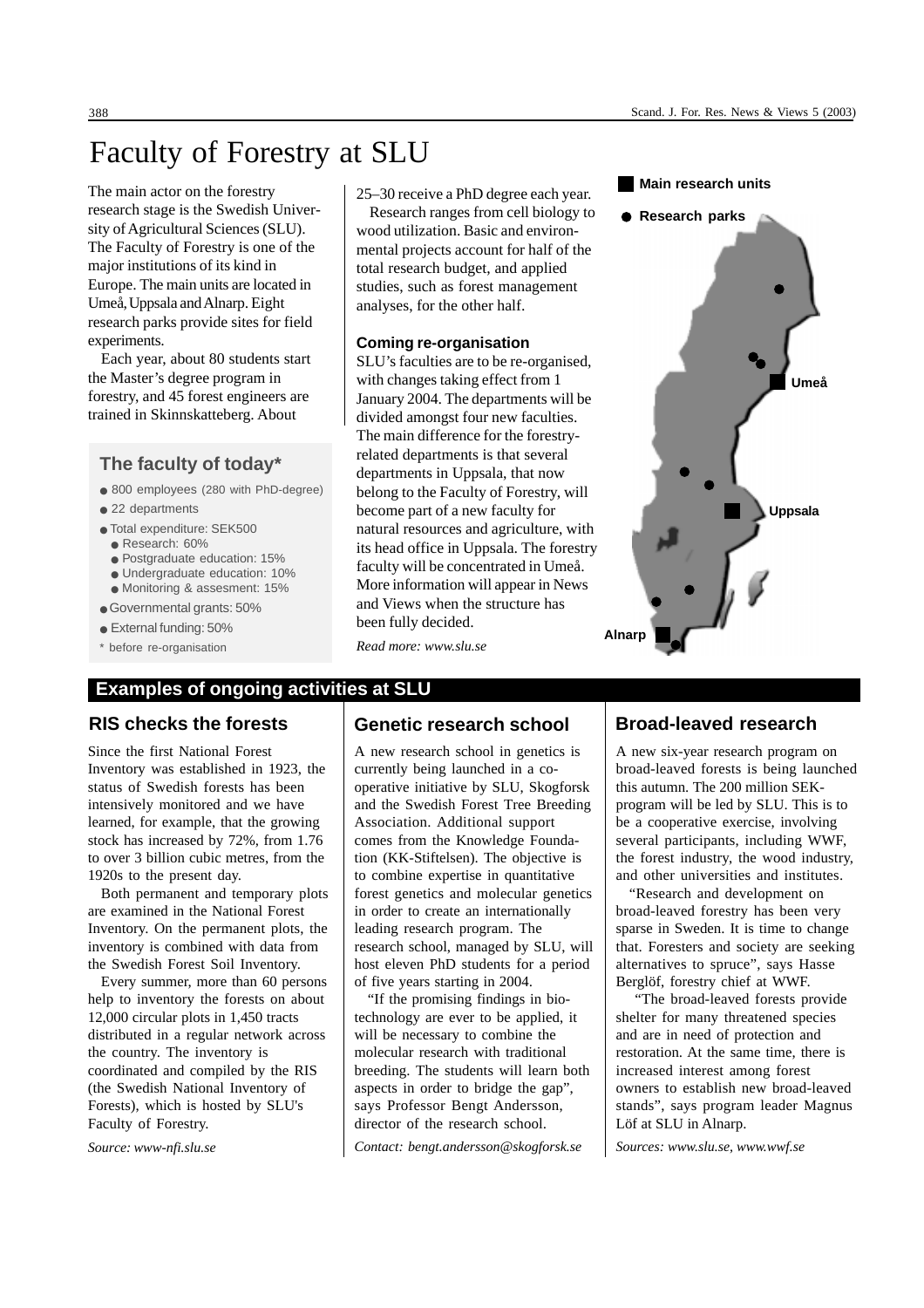## Skogforsk (The Forestry Research Institute of Sweden)

SkogForsk is the research institute of the Swedish forestry sector. Skogforsk carries out applied research in a variety of different fields:

- technological developments
- environmental and conservation issues
- breeding of forestry trees
- organisational issues

Skogforsk was founded jointly by the forestry cooperatives and the major industrial forest enterprises in 1992, when the Forest Operations Institute and Institute of Tree Improvement were merged.

The staff amounts to 120, 70 of whom are researchers. Half of the researchers have a PhD or licentiate degree. Most

people work at the head office in Uppsala, but research stations are also found in Sävar (outside Umeå) and Svalöv. The village of Brunsberg hosts a breeding station.

The total turnover comes to approximately SEK100 million, half of which supports the framework program. The other half consists of various

external grants and research commissions from the forest sector.

At one end of the spectrum of research fields covered by Skogforsk are topics such as long-term tree breeding. The tree breeding programs date back to the 1930s, continuously providing new, and better, regeneration material for forestry. At present, the forestry sector is establishing new seed orchards with improved material that will grow 20–25% better than unselected trees. At the other end of the spectrum, one can find research on such aspects as the automation of forest operations and IT-supported logistical systems.

*Read more: www.skogforsk.se*





*A simulator is used at Skogforsk to test and develop new techniques for automating harvesting operations. Photo: Skogforsk*

*Utilization of beech wood is one of many aspects covered by the new broadleaved research programme at SLU. Photo: Martin Werner.*

#### **Memorable years for forest research in Sweden**

Forestry research and education has a long history in Sweden. Some of the landmark events were:

● **1828** The Royal Institute of Forestry (Kungliga Skogsinstitutet), a school for higher forestry education, is started with, Israel Adolf af Ström as director.

● **1902** The Swedish Institute of Experimental Forestry (Forstliga försöksanstalten – renamed Statens skogsförsöksanstalt in 1905) is established.

● **1916** The Royal Institue of Forestry is reorganized, becoming the Royal College of Forestry (Skogshögskolan) and moves to new buildings in Stockholm.

● **1945** The Swedish Institute of Experimental Forestry is renamed the Forest Research Institute of Sweden (Statens skogsforskningsinstitut).

● **1962** The Forest Research Institute of Sweden is merged with the Royal College of Forestry.

● **1964** The Forest Operations Institute of Sweden is established as a successor to several regional organisations.

● 1967 The Institute for Forest Improvement is established to conduct operational tree breeding and fertilization research.

● **1977** SLU, the Swedish University of Agricultural Research, is established with three faculties, all derived from previously independent institutions specialising in Forestry, Veterinary medicine and Agriculture.

**1978** The Faculty of Forestry is relocated from Stockholm to Umeå, Uppsala and Garpenberg.

● **1992** The Forest Research Institute of Sweden (Skogforsk) is established as an amalgamation of the Forest Operations Institute and the Institute for Forest Improvement.

● **2004** SLU is reorganised, with the head of the faculty of forestry in Umeå.